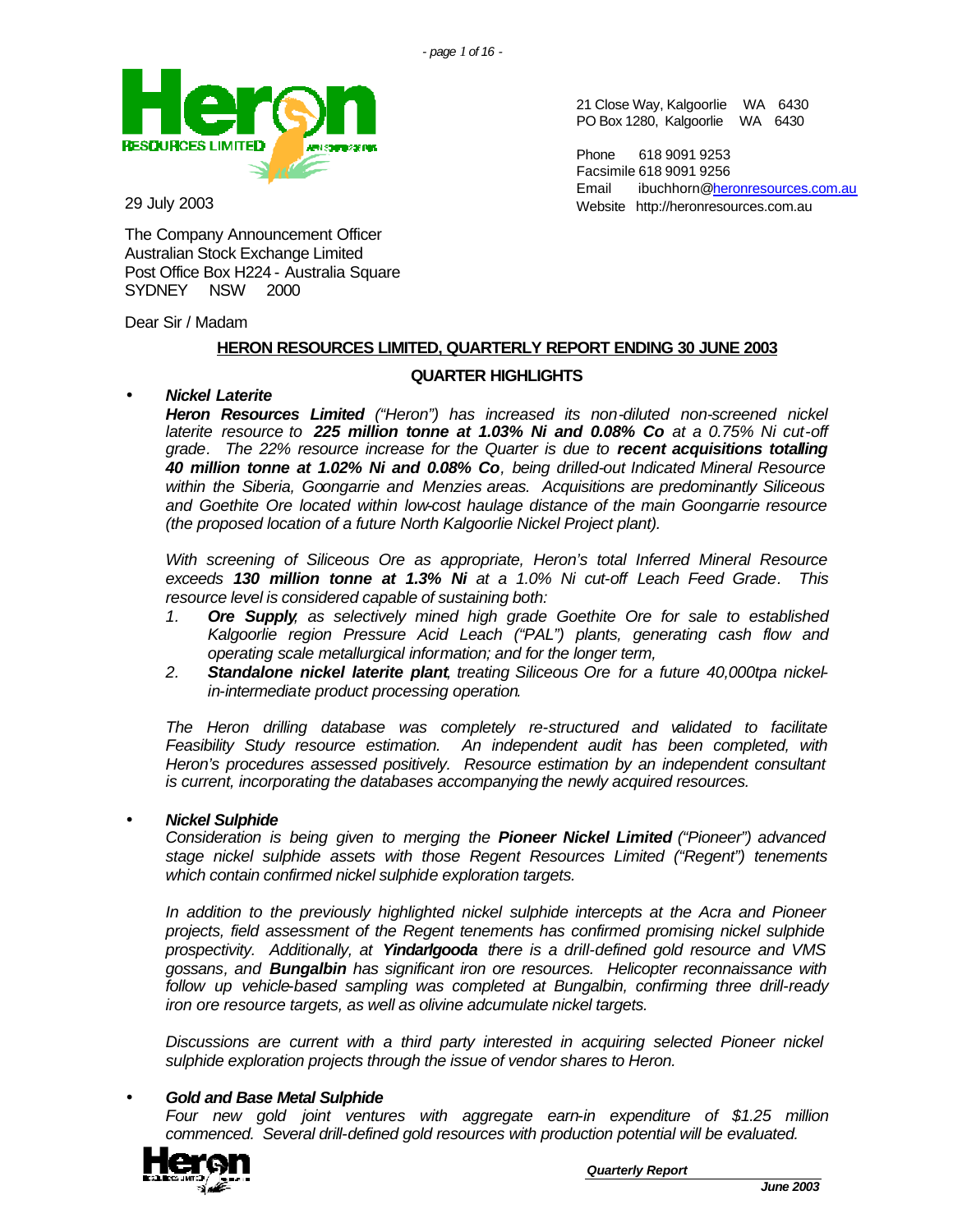## **1. SUMMARY**

### **Heron Resources Limited**

- Heron has completed a tenement acquisition and rationalisation program within the Walter Williams Formation ("WWF") ultramafic lithology in the Siberia-Goongarrie-Menzies-Comet Vale district, the focus for the **North Kalgoorlie Nickel Project** ("NKN Project").
- Heron continues to investigate **Ore Supply** mechanisms outside of the NKN Project. Discussions exploring the potential viability of processing Goongarrie ore through the Murrin Murrin Nickel Laterite treatment facility have re-commenced. Discussions also continue with regard to Ore Supply to the Cawse treatment facility.
- Nickel sulphide and laterite drill exploration has continued during the June 2003 Quarter, with Screen-Upgrade Siliceous Ore defined at **Mineral Patch Hill**. Stratigraphic drill mapping of the Mineral Patch Hill olivine adcumulate complex has confirmed strong geological similarities to the Honeymoon Well nickel sulphide system, notably the identification of significant PGM levels, these being nickel sulphide pathfinder elements. The Mineral Patch Hill laterite resource drilled to date is **7.5 million tonne at 0.8% Ni** at a 0.75% Ni cut-off.
- During the Quarter, Heron completed a Convertible Note issue as a mezzanine capital raising of \$546,000. Each Note has a \$0.14 per Share conversion option by the Lenders at any time during the next twelve months. The funds are for additional working capital related to the recent WWF resource acquisitions.

### **Pioneer Nickel Limited**

- With the large number of recent Heron nickel laterite acquisitions, the Pioneer-Regent IPO process has needed to take a subordinate priority.
- Heron Exploration Manager David Crook is managing the IPO processes, and has been appointed as the CEO designate of the Pioneer demerger vehicle.
- The advanced stage nickel sulphide drilling targets at **Acra** and **Pioneer** and "walk-up" soil Cu-Ni-PGM geochemical drill targets at **Higginsville** are likely to be merged with the former Regent Yindarlgooda and Bungalbin projects to form a focussed nickel sulphide IPO, supplemented with Regent gold, iron ore and VMS exploration prospects.
- Comprehensive databases were acquired and literature reviews completed for the Yindarlgooda VMS and Bungalbin iron ore projects. These have significant komatiite lava flow development, and persistent exhalative sulphides within the felsic successions that host the komatiites (including extensive VMS gossan development at Yindarlgooda). From literature reviews, there is an absence of modern ElectroMagnetic ("EM") surveying of the favourable komatiite contact zones, which represent excellent first stage exploration targets.

### **Regent Resources Limited**

- Purchase was finalised of additional gold rights covering historic lines of lodes at and adjoining the Windanya, Vettersburg, Goongarrie Lady and Baden Powell gold mining centres within the Bardoc Tectonic Zone. Regent now holds drill confirmed gold resources at Goongarrie Lady and Baden Powell.
- Having successfully acquired the above gold mining centres, further local gold assets (in one instance, containing a significant drill-proven, near-production gold resource) are being sought for purchase by Regent. Offers have been lodged and outcomes are awaited.
- Discussions are current in respect of exchanging certain Regent gold assets for third party nickel laterite assets.

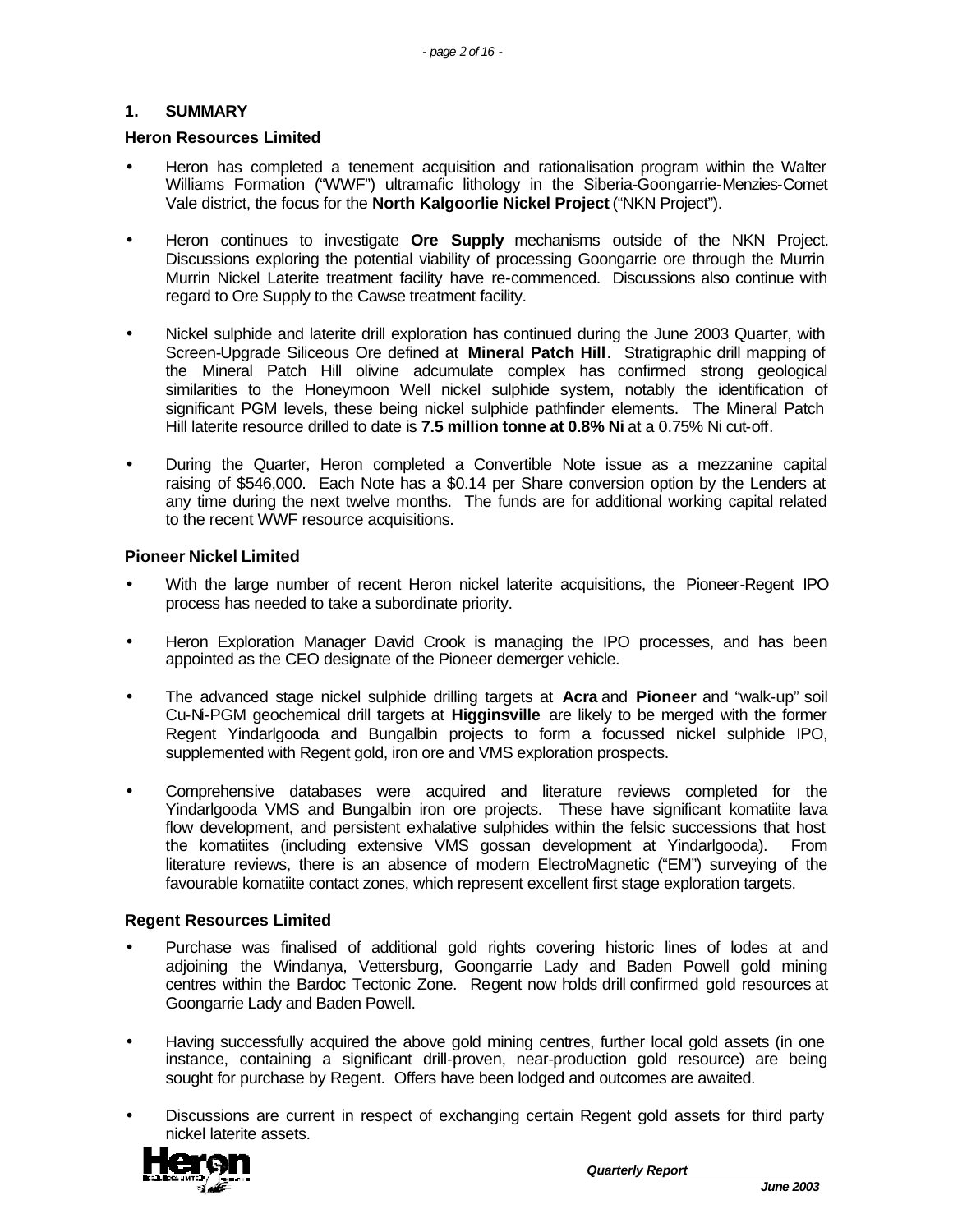|                   | Table 1                                                                         |      |            |      |      |                  |           |
|-------------------|---------------------------------------------------------------------------------|------|------------|------|------|------------------|-----------|
|                   | NON-DILUTED INFERRED AND INDICATED MINERAL RESOURCE INVENTORY, 0.50% NI CUT-OFF |      |            |      |      |                  |           |
| <b>Project</b>    | Ore Type                                                                        | SG   | mill tonne | Ni%  | Co%  | <b>Ni Tonnes</b> | Co Tonnes |
| Goongarrie        | Goethite                                                                        | 1.20 | 97.0       | 0.84 | 0.07 | 819,299          | 68,458    |
| Goongarrie        | Siliceous                                                                       | 1.60 | 111.3      | 0.73 | 0.04 | 810.599          | 42,440    |
| Siber ia          | <b>Siliceous</b>                                                                | 1.60 | 121.1      | 0.73 | 0.04 | 879,824          | 53,164    |
| Siberia           | Nontronite                                                                      | 1.60 | 22.7       | 0.77 | 0.11 | 175.867          | 23.870    |
| <b>Ghost Rock</b> | Siliceous                                                                       | 1.60 | 39.7       | 0.75 | 0.05 | 296.867          | 20,452    |
| Kalpini           | Siliceous                                                                       | 1.60 | 79.9       | 0.81 | 0.05 | 648,178          | 40,412    |
| Kalpini           | Nontronite                                                                      | 1.60 | 16.1       | 0.74 | 0.05 | 119,465          | 8,779     |
|                   | NORTH KALGOORLIE                                                                |      | 487.9      | 0.77 | 0.05 | 3,750,099        | 257,575   |
|                   |                                                                                 |      |            |      |      |                  |           |
| Gindalbie East    | <b>Siliceous</b>                                                                | 1.60 | 14.6       | 0.64 | 0.05 | 93.096           | 6,782     |
| Lake Rebecca      | Nontronite                                                                      | 1.60 | 21.6       | 0.94 | 0.05 | 202,872          | 11,870    |
| Yerilla           | Nontronite                                                                      | 1.60 | 23.0       | 0.81 | 0.06 | 186.472          | 13.495    |
| Laverton          | Siliceous                                                                       | 1.60 | 22.2       | 0.70 | 0.05 | 154,864          | 10,677    |
|                   | <b>OTHER</b>                                                                    |      | 81.3       | 0.78 | 0.05 | 637,304          | 42,824    |
|                   |                                                                                 |      |            |      |      |                  |           |
|                   | <b>TOTAL</b>                                                                    |      | 569.2      | 0.77 | 0.05 | 4,387,403        | 300,399   |

#### **NICKEL LATERITE RESOURCE INVENTORY, HERON RESOURCES LIMITED 30 June 2003**

|                   | Table 2                                                                         |      |            |      |      |                  |           |
|-------------------|---------------------------------------------------------------------------------|------|------------|------|------|------------------|-----------|
|                   | NON-DILUTED INFERRED AND INDICATED MINERAL RESOURCE INVENTORY, 0.75% NI CUT-OFF |      |            |      |      |                  |           |
| <b>Project</b>    | Ore Type                                                                        | SG   | mill tonne | Ni%  | Co%  | <b>Ni Tonnes</b> | Co Tonnes |
| Goongarrie        | Goethite                                                                        | 1.20 | 50.6       | 1.07 | 0.10 | 543,300          | 49,049    |
| Goongarrie        | <b>Siliceous</b>                                                                | 1.60 | 27.0       | 1.05 | 0.07 | 283,065          | 18,277    |
| Siberia           | Siliceous                                                                       | 1.60 | 44.5       | 0.99 | 0.06 | 440.834          | 27.804    |
| Siberia           | Nontronite                                                                      | 1.60 | 9.6        | 1.01 | 0.16 | 97,265           | 15,339    |
| <b>Ghost Rock</b> | <b>Siliceous</b>                                                                | 1.60 | 15.3       | 1.01 | 0.07 | 154,639          | 11.021    |
| Kalpini           | <b>Siliceous</b>                                                                | 1.60 | 34.3       | 1.08 | 0.07 | 371,814          | 23,938    |
| Kalpini           | Nontronite                                                                      | 1.60 | 6.3        | 0.94 | 0.08 | 59,561           | 5,303     |
|                   | NORTH KALGOORLIE                                                                |      | 187.6      | 1.04 | 0.08 | 1,950,477        | 150,731   |
|                   |                                                                                 |      |            |      |      |                  |           |
| Gindalbie East    | Siliceous                                                                       | 1.60 | 4.1        | 0.88 | 0.08 | 35.615           | 3,115     |
| Lake Rebecca      | Nontronite                                                                      | 1.60 | 13.6       | 1.13 | 0.07 | 153,746          | 9,698     |
| Yerilla           | Nontronite                                                                      | 1.60 | 12.1       | 0.99 | 0.08 | 119,843          | 9,742     |
| Laverton          | <b>Siliceous</b>                                                                | 1.60 | 7.5        | 0.84 | 0.05 | 63,628           | 3,665     |
|                   | <b>OTHER</b>                                                                    |      | 37.4       | 1.00 | 0.07 | 372,831          | 26,220    |
|                   |                                                                                 |      |            |      |      |                  |           |
|                   | <b>TOTAL</b>                                                                    |      | 224.9      | 1.03 | 0.08 | 2,323,309        | 176,951   |

|                   | Table 3                                                                        |           |            |      |      |                  |           |  |
|-------------------|--------------------------------------------------------------------------------|-----------|------------|------|------|------------------|-----------|--|
|                   | NON-DILUTED INFERRED AND INDICATED MINERAL RESOURCE INVENTORY, 1.0% NI CUT-OFF |           |            |      |      |                  |           |  |
| Project           | Ore Type                                                                       | <b>SG</b> | mill tonne | Ni%  | Co%  | <b>Ni Tonnes</b> | Co Tonnes |  |
| Goongarrie        | Goethite                                                                       | 1.20      | 25.4       | 1.29 | 0.13 | 327,411          | 32.419    |  |
| Goongarrie        | <b>Siliceous</b>                                                               | 1.60      | 13.5       | 1.28 | 0.09 | 173.101          | 11,896    |  |
| Siberia           | Siliceous                                                                      | 1.60      | 13.4       | 1.30 | 0.08 | 174.690          | 10,646    |  |
| Siberia           | Nontronite                                                                     | 1.60      | 3.7        | 1.29 | 0.20 | 47,053           | 7,490     |  |
| <b>Ghost Rock</b> | <b>Siliceous</b>                                                               | 1.60      | 5.7        | 1.29 | 0.10 | 73,141           | 5,554     |  |
| Kalpini           | <b>Siliceous</b>                                                               | 1.60      | 16.0       | 1.35 | 0.09 | 216,005          | 14,756    |  |
| Kalpini           | Nontronite                                                                     | 1.60      | 1.5        | 1.18 | 0.13 | 18,128           | 1,989     |  |
|                   | <b>NORTH KALGOORLIE</b>                                                        |           | 79.2       | 1.30 | 0.11 | 1,029,529        | 84,750    |  |
| Gindalbie East    | Siliceous                                                                      | 1.60      | 0.7        | 1.09 | 0.11 | 7,884            | 795       |  |
| Lake Rebecca      | Nontronite                                                                     | 1.60      | 8.3        | 1.30 | 0.09 | 107.717          | 7,238     |  |
| Yerilla           | Nontronite                                                                     | 1.60      | 3.8        | 1.28 | 0.11 | 48,468           | 4,350     |  |
|                   | <b>OTHER</b>                                                                   |           | 12.8       | 1.28 | 0.10 | 164.069          | 12,382    |  |
|                   | <b>TOTAL</b><br>92.0<br>1.30<br>0.11<br>1,193,598<br>97,132                    |           |            |      |      |                  |           |  |

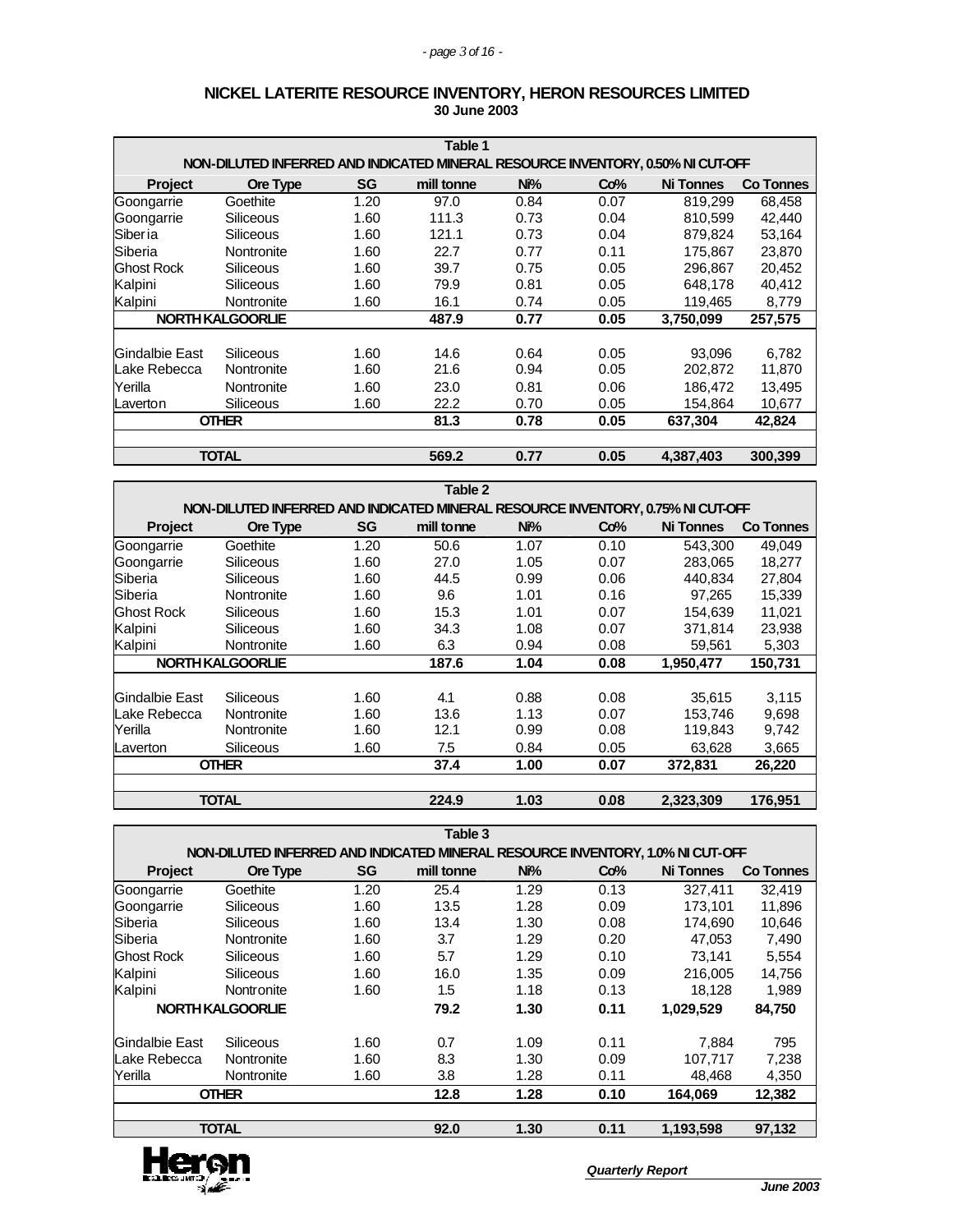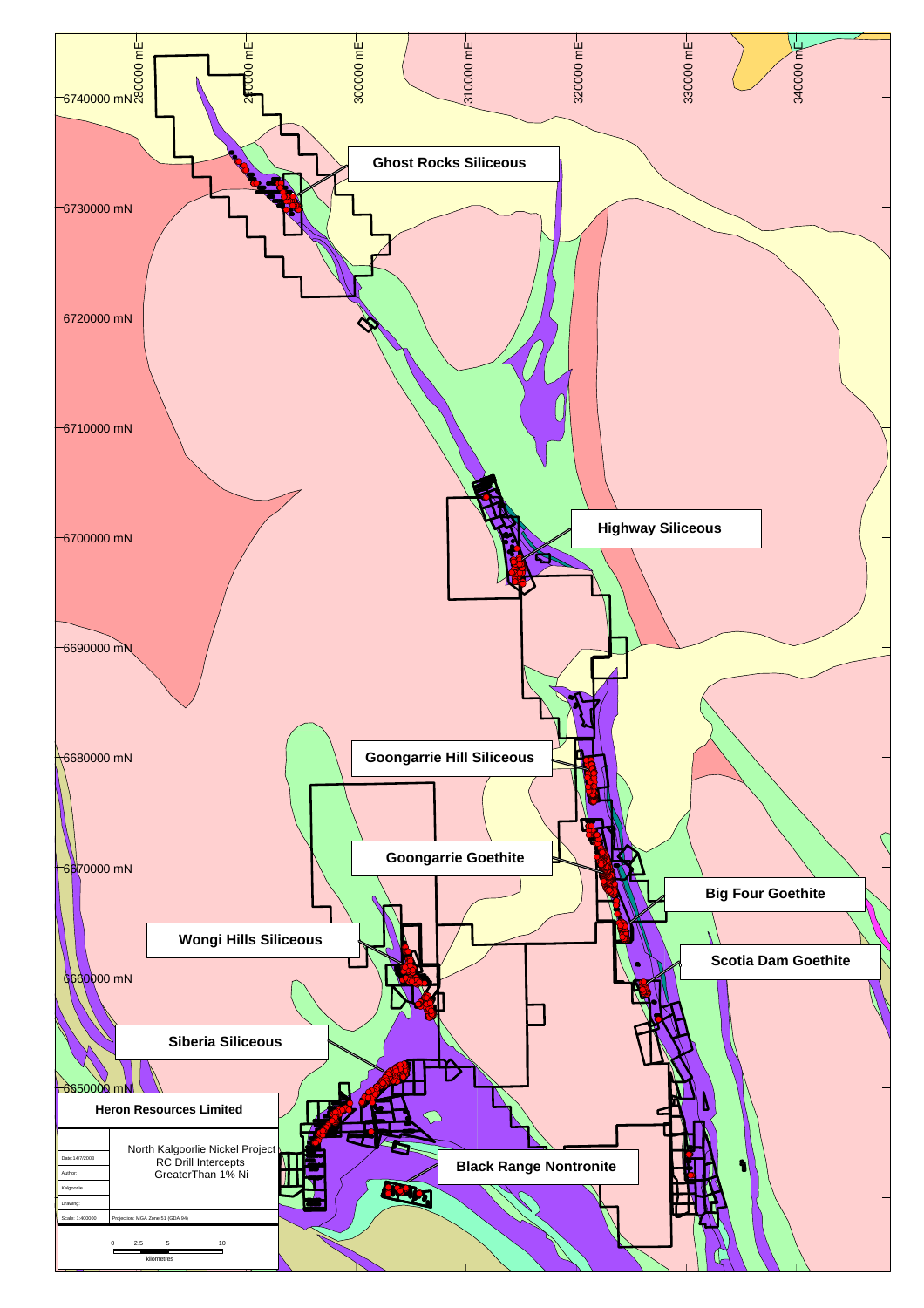### **2. OPERATIONS REVIEW**

### **2.1 KALGOORLIE NICKEL PROVINCE**

### **2.1.1 North Kalgoorlie Nickel Project ("NKN Project")**

Heron 100%. Nickel - gold.

Communication between Heron and Jinchuan continues, but with Heron's operational emphasis during the Quarter being on resource acquisition, data base validation and consideration of Ore Supply to Murrin Murrin.

#### **Ore Supply**

Ore supply discussions continue with the Anaconda-Glencore Murrin Murrin and OMG Cawse Nickel Laterite operations. A site visit was completed with Anaconda Nickel Limited personnel, to evaluate potential Ore Supply operational matters. A trial pit design was completed for the central Pamela Jean Zone, planned to extract 34,000 tonne at 1.5% Ni and 0.12% Co.

#### **Standalone Operation**

The Heron resource target is 100 million tonne of Leach Feed, for a standalone operation such as that envisaged for the NKN Project with a mill capacity of 4 mtpa Leach Feed over a 25 year project life. The current NKN Project diluted polygonal Inferred Mineral Resource, presuming screening of Siliceous Ore, now exceeds **130 million tonne at 1.3% Ni** at a 1% Ni cut-off Leach Feed Grade. Minimum ore width is 2m, with a 1m dilution selvedge at a nominated diluent grade of 0.5% Ni, for an effective 4m minimum mining width.

An independent mining consultancy has appraised the NKN database, and concluded that Heron's electronic database structure is best practice and captures all necessary information for resource estimation and qualification purposes. The consultant concurs with Heron's move to a normalised data structure for reasons of efficient data storage and to accommodate the exceptionally large number of assay attributes in the Heron nickel drilling datasets. **All independent audit testing has demonstrated that Heron's database is populated with correct and well-controlled data**.

The Heron **Siberia Prospect** has been further expanded by recent acquisitions of Walter Williams Formation ("WWF") Siberia tenements from Centaur Mining & Exploration Ltd (Receivers and Managers appointed) and Anaconda Nickel Limited. Interpretation of Heron and previous tenement holder's drilling results has generated an Inferred Mineral Resource of **54.1 million tonne at 1.0% Ni** at a 0.75% Ni cut-off, occurring predominantly as Screen-Upgrade Siliceous Ore.

Resource estimation at the **Windanya-Blue Dam Prospect** was completed, with an Inferred Mineral Resource of **0.7 million tonne at 1.26% Ni** at a 0.75% Ni cut-off.

### **North Kalgoorlie Nickel Project Resource Estimation**

As part of recommendations by the Company's independent consultant, the Goongarrie ore model has been refined, with five geological domains now being utilised. These are, from surface:

- 1. Barren overburden of gravel and transported clay (Heron regolith codes AS, AC).
- 2. Upper low grade nickel domain characterised by pisolitic limonite and moderately elevated silica (Heron regolith codes LF, LS).
- 3. Goethite domain ROM ore characterised by ferruginous clay, low silica, high grade nickel and cobalt, high iron and aluminium, and low grade magnesium (Heron ore/regolith code CUF).
- 4. Core of high cobalt grade mineralisation wholly within the goethite domain, that is also characterised by pyrolusite and elevated manganese (Heron ore/regolith code CUP).
- 5. Siliceous zone characterised by elevated silica, depleted iron and aluminium, lower grade nickel and cobalt, and moderate to high magnesium (Heron ore/regolith code CUS).
- 6. Saprolite zone olivine cumulate basement with low grade nickel and cobalt, and very high magnesium (Heron regolith code SAP).

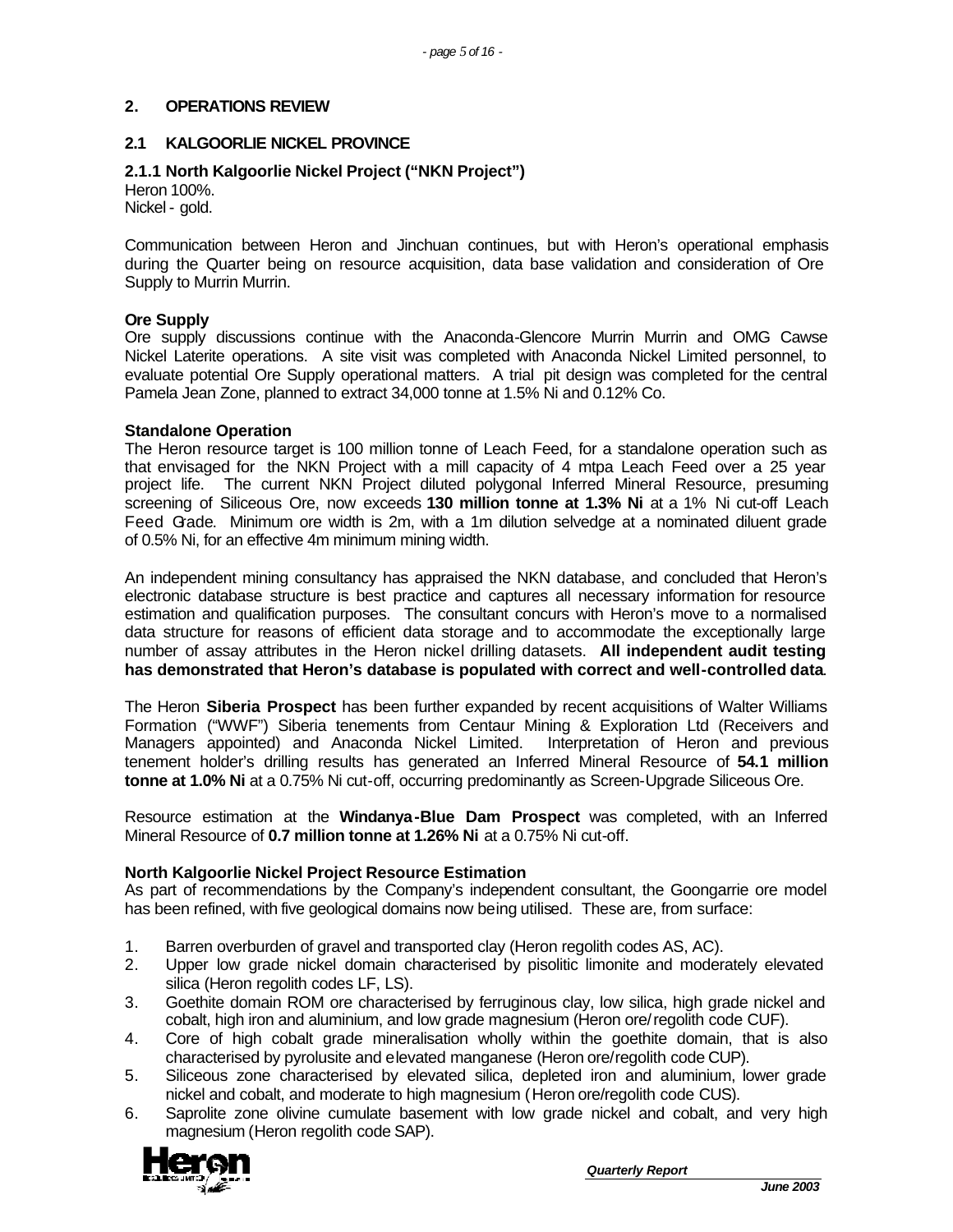These domains are depicted schematically in Figure 1 below. The domains bounding the goethitelimonite domain (Low Grade and Siliceous) have drill tested potential for screen beneficiation.



The Pamela Jean Zone has had all drill holes tagged at the various surface points, to facilitate the creation of surfaces ahead of the construction of a block model and resource calculation.

Field validation of Siberia drill sites was completed, to facilitate data merging with Heron regolith codes. Block modelling was completed for the Siberia Taipan and Siberia Tank projects acquired from Centaur Mining & Exploration Limited. At a 1% Ni cut-off grade, the consultant's block model estimate is 5.6 million tonne at 1.23% Ni, compared to Heron's polygonal undiluted estimate of 7.6 million tonne at 1.26% Ni. Allowing for the highly variable and non-systematic drill patterns from which the block model was derived, the resource reconciliation is acceptable.

## **2.1.2 Laverton Nickel Project**

Heron 100%. Nickel.

### **Mineral Patch Hill Prospect**

A total of 12 vertical reverse circulation holes for 1,029m were drilled during the June Quarter.

The Mineral Patch Hill target is a Honeymoon Well-Mount Keith style disseminated nickel sulphide system occurring beneath a palaeo-channel cover. Honeymoon Well is a 10x1-3km olivine adcumulate complex containing 156mt at 0.7% Ni, with mineralisation dominantly at the basal adcumulate contact. Mount Keith is a 2x0.6km olivine ad-mesocumulate complex containing 459mt at 0.6% Ni, with mineralisation within a more central adcumulate lava flow channel. The recent Heron stratigraphic drilling at Mineral Patch Hill was aimed at mapping the adcumulate unit, confirming a geological target size of 7x0.7-1.4km, which is comparable to Honeymoon Well.

Most significantly, within lateritised adcumulate, there occurs anomalous PGMs of up to 177ppb Pt and 82ppb Pd associated with 0.04-0.1% Cu, which association is a nickel sulphide pathfinder.

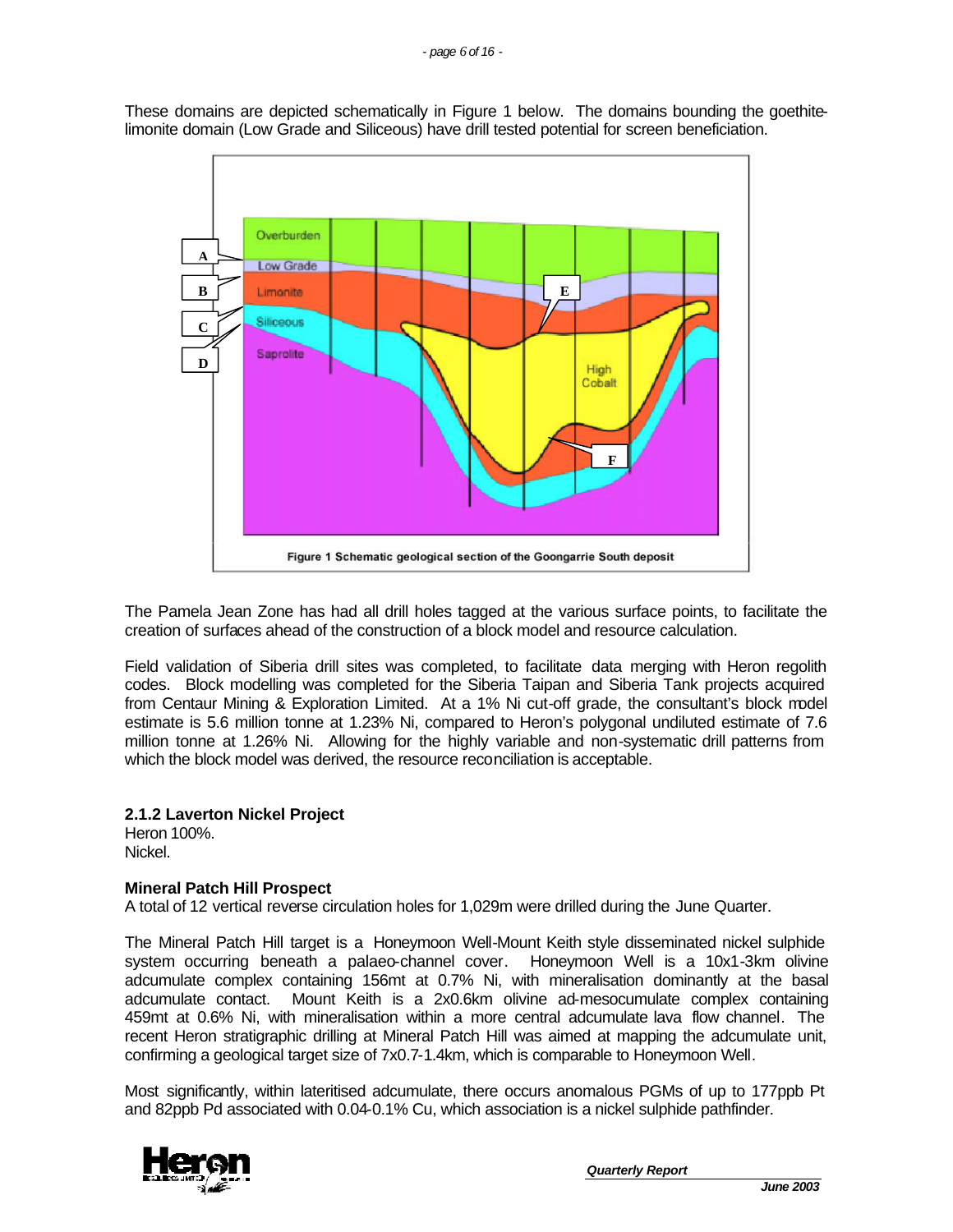## **2.2 KALGOORLIE GOLD PROVINCE**

#### **2.2.1 Gidgi Gold Joint Venture Project**

Heron 100%. Jackson Gold Limited right to earn 70%. Gold (- nickel). Heron retains all Nickel Rights.

Heron has concluded a new joint venture with Jackson Gold Limited ("Jackson") at Gidgi on the Boorara Shear Zone, whereby Jackson may earn a 70% interest in gold and silver minerals through expending \$300,000 within four years. Once Jackson earns its equity, Heron may at its sole discretion contribute on a pro-rata basis, or convert to a 20% free-carried equity to the completion of a Bankable Feasibility Study that recommends commencement of mining, or convert to a 2.5% royalty for recovered metal.

Jackson is currently drilling out significant gold resources on an adjoining tenement group.

### **2.2.2 King of Creation Gold Joint Venture Project**

Heron 100%. Bronzewing Gold NL right to earn 70%. Gold (- nickel). Heron retains all Nickel Rights.

The **King of Creation Prospect** is a partially mined open cut gold resource pegged by Heron in the course of its Laverton nickel project generation. A remnant gold resource outside the current pit has been estimated by a previous explorer at **124,000 tonne at 2.8g/t Au**. Bronzewing Gold, a local gold explorer, may earn a 70% interest in the Project through spending \$250,000. The joint venture will look to re-commence mining at the King of Creation pit.

### **2.2.3 Mount Catherine Gold Joint Ve nture Project**

Heron 100%. Sons of Gwalia Limited right to earn 75%. Gold - nickel. Heron retains all Nickel Rights.

Heron has concluded the terms for joint venture with Sons of Gwalia Limited ("SOG") whereby SOG may earn a 75% interest in gold and silver minerals through expending \$600,000 within four years. Once SOG earns its equity, Heron may at its sole discretion contribute on a pro-rata basis, or convert to a 15% free-carried equity to the completion of a Bankable Feasibility Study that recommends commencement of mining, or convert to a tonnage royalty.

The **Banjo**, **Yarri** and **Nils Desperandum** gold resources are included in the joint venture, providing Heron with an opportunity for gold production income through the SOG Carosue plant.

### **2.2.4 Perseverance Well Joint Venture Project**

Heron 100%. Image right to earn 75%. Gold - nickel.

Heron has concluded a joint venture with Image Resources NL ("Image") whereby Image may earn a 75% interest in all minerals from Heron's Perseverance Well Project through expending \$100,000 within four years.

The project is located 65km WNW of Laverton and covers a portion of the Mount Zephyr-Mount Morgans greenstone belt.

Image has completed a 40 line-km ground magnetic survey over a colluvium-covered aeromagnetic target area. The survey confirmed the presence of a buried magnetically complex circular feature of some 600m in diameter. No outcrop was observed during the survey, and several magnetic/structural targets that warrant drill source testing have been defined.

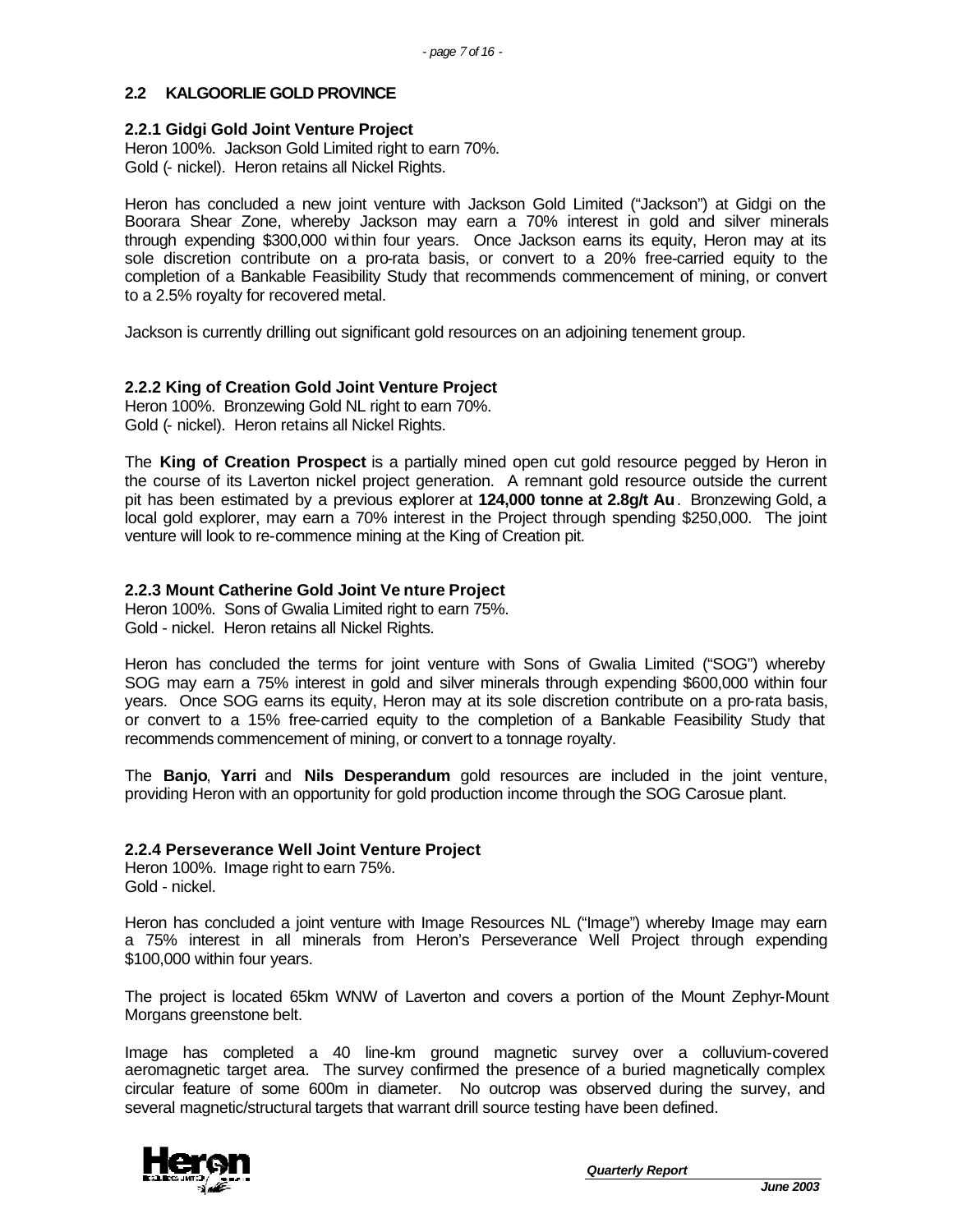### **2.3 PIONEER NICKEL LIMITED INITIAL PUBLIC OFFER**

The de-merger of Heron's nickel sulphide assets into a new public company, **Pioneer Nickel Limited** is continuing. Pioneer's aim is to acquire, explore for and develop Archaean nickel sulphide resources within the Eastern Goldfields of Western Australia.

#### **2.3.1 Acra Nickel Project**

Pioneer 100%. Nickel - gold. Heron retains all Nickel Oxide and Laterite Rights.

Previous drilling has identified nickel sulphide mineralisation over a 1km strike length along the eastern basal contact of an olivine orthocumulate flow unit. Mineralisation as previously intersected is generally broad, low grade disseminated nickel sulphide, although a narrow zone of massive violerite-pyrite chalcopyrite was intersected in previous diamond drill hole AD-04. Significant nickel sulphide drill assay results include:

- 21.0m at 0.53% Ni in AD-13.
- 18.0m at 0.63% Ni in ARC-3.
- 0.3m at 4.36% Ni in AD-04, occurring as massive sulphide.

A program of down-hole TEM and ground EM is planned to follow up these previous intercepts.

### **2.3.2 Pioneer Nickel Project**

Pioneer 100%. Nickel - gold. Heron retains all Nickel Oxide and Laterite Rights.

#### *Pioneer Prospect*

A detailed geological study has confirmed the Pioneer Prospect to be a high priority nickel sulphide target. Three separate sulphide-mineralised komatiite horizons are present, with the Western Ultramafic being highlighted for further exploration. Pioneer is finalising the acquisition of along strike extensions to the komatiites, which include known nickel sulphide mineralisation.

#### *Higginsville Prospect*

The Higginsville Prospect, located along the eastern, southern and western flanks of the Pioneer Dome, provides three immediate "walk-up" drill targets based on Ni-Cu-PGM soil geochemistry and geology, which are associated with the main Pioneer Dome nickel sulphide hosting komatiite unit.

### **2.3.3 Yindarlgooda Project**

Pioneer 100%. Nickel - gold - copper - zinc. Heron retains all Nickel Oxide and Laterite Rights.

Pioneer's exploration holdings extend between Carr Boyd in the north and Karonie in the south. Ground acquisition has specifically targeted "Silver Swan" style komatiite units which occur throughout sulphidic units, and accordingly are highly prospective for nickel sulphide mineralisation. Additionally, gold and VMS base metal mineralisation is extensively developed, hosted by the upper exhalative phase of a sulphidic felsic volcanic pile. Major sulphide gossan drill targets have been defined in Pioneer's literature review. TEM will be required prior to drill testing.

Numerous historical gold workings are present, including the Queen Lapage gold mining centre, with a gold resource estimated by a previous explorer at **130,000t at 4g/t Au** . A major deep RC drilling program is required to further develop this resource. The gold target style is footwall sericite alteration associated with VMS systems, which is more characteristic of the Canadian Archaean rather than Eastern Goldfields of Western Australia.

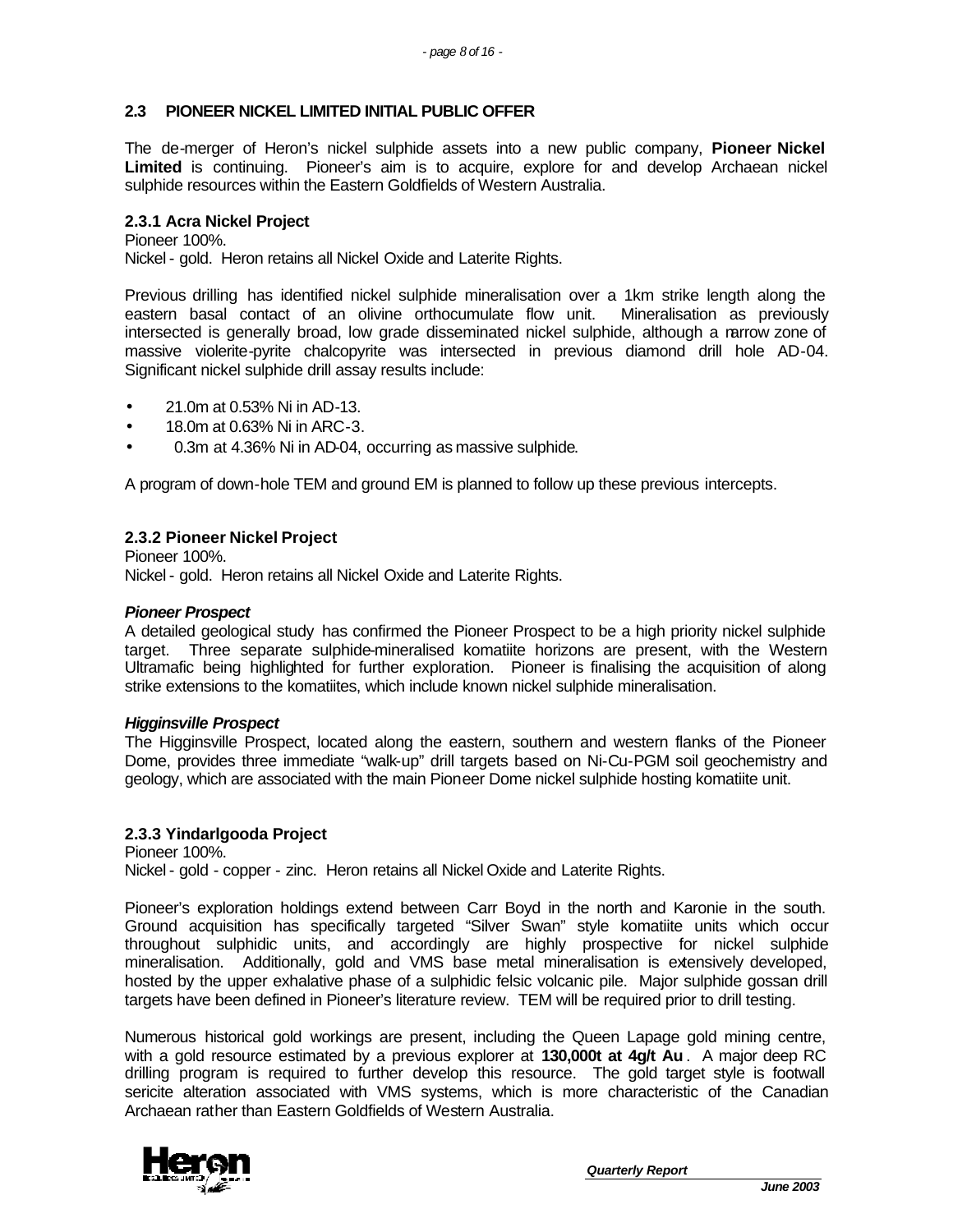## **2.3.4 Bungalbin Project**

Pioneer 100%. Nickel - iron ore - gold. Heron retains all Nickel Oxide and Laterite Rights.

Field work was completed during June 2003 to test targets generated through GIS studies, with initial reconnaissance made by helicopter due to the extensive nature of the defined targets, the rugged and inaccessible terrain, and the large extent of Pioneer's tenement holding.

The aerial reconnaissance has identified three excellent Algoma-style in-situ **Iron Ore** occurrences and a moderately widespread kanga deposit (proximal transported and enriched iron ore).

**Deposit Location Iron Ore Type Fe % SiO2 % P % Strike Sampled Samples** 1 In Situ 60.1 3.04 0.10 250m 6 2 In Situ 55.1 2.18 0.15 180m 4 3 In Situ 61.2 4.20 0.05 100m 2 4 Kanga 56.9 4.50 0.04 500m 7

Surface rock chip traverses from the sampling program returned:

Deposits 1-4 above have a potential iron ore resource of up to 13 million tonne, which is ready to be quantified by systematic RC drilling. Several lower priority iron ore target areas were also identified. The overall resource could support a significant iron ore shipping operation. The immediate project area has well developed transport infrastructure.

### **2.3.5 Maggies Hays Hill Joint Venture Project**

Pioneer 100%. LionOre right to earn 70%. Nickel - gold .

The Maggie Hays Hill joint venture project consists of one tenement application covering  $81 \text{km}^2$ located 140km SE of Southern Cross within areas of current gold and nickel sulphide mining.

Heron on behalf of Pioneer has entered into an agreement with LionOre Australia (Nickel) Limited ("LionOre") whereby LionOre may earn a 70% interest in all minerals from Heron's Maggie Hays Project through expending \$200,000 within four years. The project was presented to LionOre with two nickel sulphide targets defined for further evaluation.

### **2.3.6 Silver Swan Extended Project**

Pioneer 100%. Nickel - gold.

The Silver Swan Extended project area is located immediately northwest along strike from the Silver Swan and Black Swan nickel sulphide mine and exploration resources. The project area contains ultramafic channels and flows to the west of the regional Moriaty Shear, considered the domain boundary for the ultramafic stratigraphy hosting Silver Swan. Additionally, the project area represents the eastern fold repetition across the Scotia-Kanowna Dome of the komatiite sequence which hosts the historic Scotia nickel sulphide mine.

Data reviews for the project area record that historical nickel exploration, generally prior to 1980, has included gossan searches, geochemistry, RAB drilling, ground magnetics and IP surveys. Gossans were recognised during the "Nickel Boom" within the Silver Swan Extended project area, with values to 1% Ni recorded. Systematic EM survey of these targets is required.

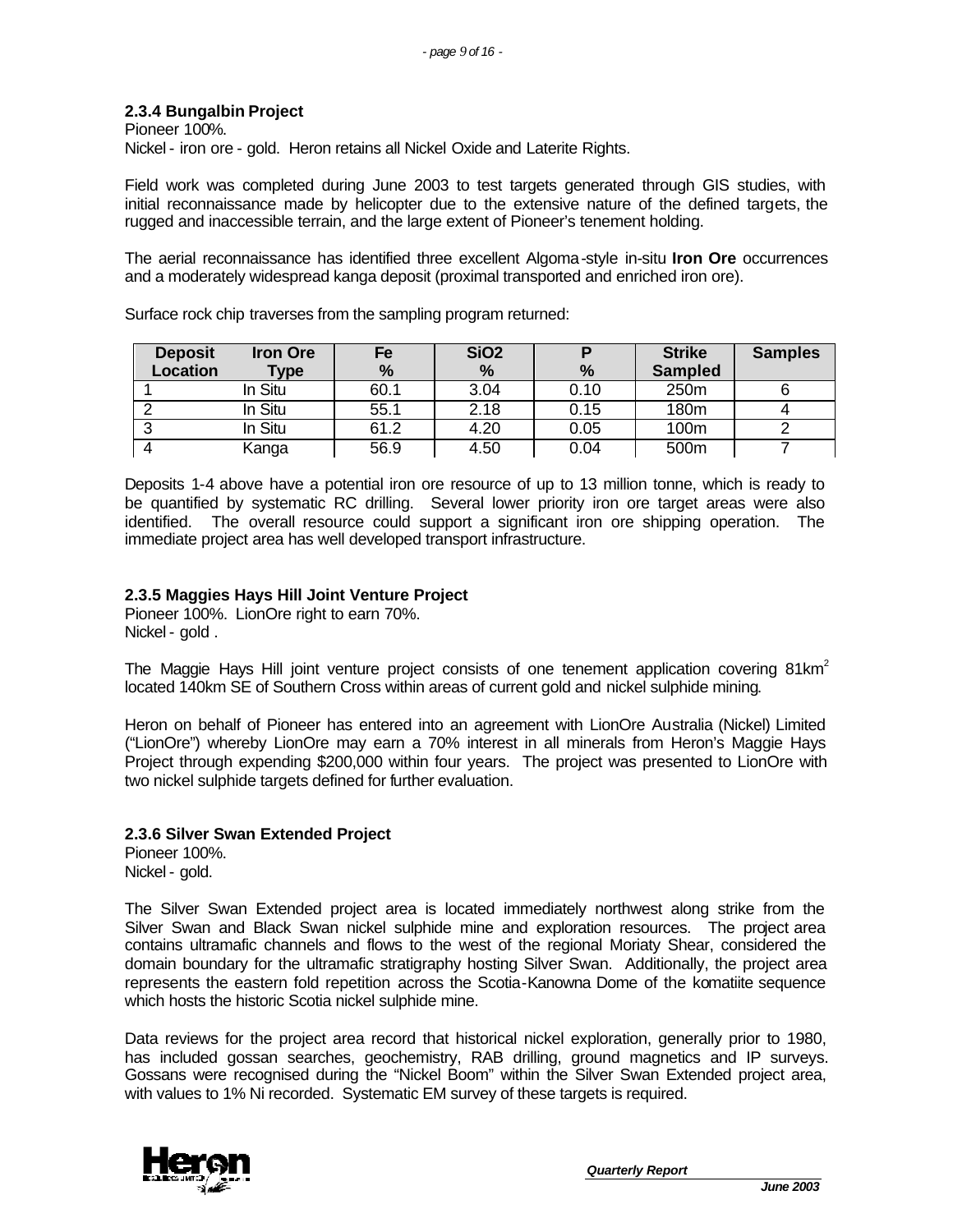### **2.4 REGENT RESOURCES LIMITED**

Review of potential cash flow gold projects suitable for inclusion in a Regent IPO are on-going. Various offers have been submitted by Regent and outcomes are awaited.

#### **2.4.1 Bardoc Tectonic Zone Gold Project**

Regent 100%. Gold. Heron retains all Nickel Rights.

Regent is to acquire gold and silver rights over Heron's non-nickel laterite resource tenements which are associated with the Bardoc Tectonic Zone ("BTZ"), mainly between Windanya and Ghost Rocks, located 50 to 160km NNW of Kalgoorlie. Heron will retain specific access and infrastructure rights on the ground to be transferred to Regent, to ensure that there will be no future restriction to Heron's proposed nickel laterite mining activities. Due to the geological separation of nickel laterite and gold mineralisation, such retained rights by Heron will have no material impact on Regent's exploration activities.

The Bardoc Tectonic Zone is part of the Boorara-Menzies and Boulder-Lefroy fault systems, one of the major structures controlling gold mineralisation in the Eastern Goldfields. Gold mining centres from south to north that occur within the BTZ and associated splays include Paddington, Broad Arrow, Wendy Gully, Windanya, Bardoc, Baden Powell, Goongarrie, Comet Vale, Menzies and Ghost Rocks.

Heron has been able to amalgamate previously disparate gold holdings, as a by-product of its NKN Project nickel laterite resource acquisitions.

### **2.4.2 Vetters East Gold Project**

Regent 100%. Gold. Heron retains all Nickel Rights.

A major tenement holding covering 140km $\hat{i}$  has been recently acquired through pegging, immediately adjoining the Mulgarrie-Golden Cities-Bardoc-Vetters gold mining centres. A substantial drill exploration data base relates to the project area, which will require detailed interpretation as part of Regent's target generation. The main target concept is palaeochannel gold of the Lady Bountiful Extended type, and initial work will focus on locating and mapping the extensive palaeochannel system which drains the BTZ and its extensive hard rock gold workings.

Regent's immediate hard rock gold target at Vetters East is the historic Rob Roy gold workings. These consist of massive quartz reef with historical production grade of 16g/t Au. The target is untested north and south along strike from Rob Roy. Soil sampling is planned by Regent.

### **2.4 BALLADONIA ENERGY NL**

Heron 100%. Oil shale - sulphur - heavy mineral sands.

The current oil shale resource is **2.6 billion tonne at 133 litre/tonne**. The Company is reviewing opportunities for an IPO based on the oil shale and possibly heavy mineral sand assets.

 $4 K$ 

**IAN BUCHHORN MANAGING DIRECTOR**

*The information is based on, and accurately reflects, information compiled by Ian James Buchhorn, who is a Member of the Australasian Institute of Mining and Metallurgy.*

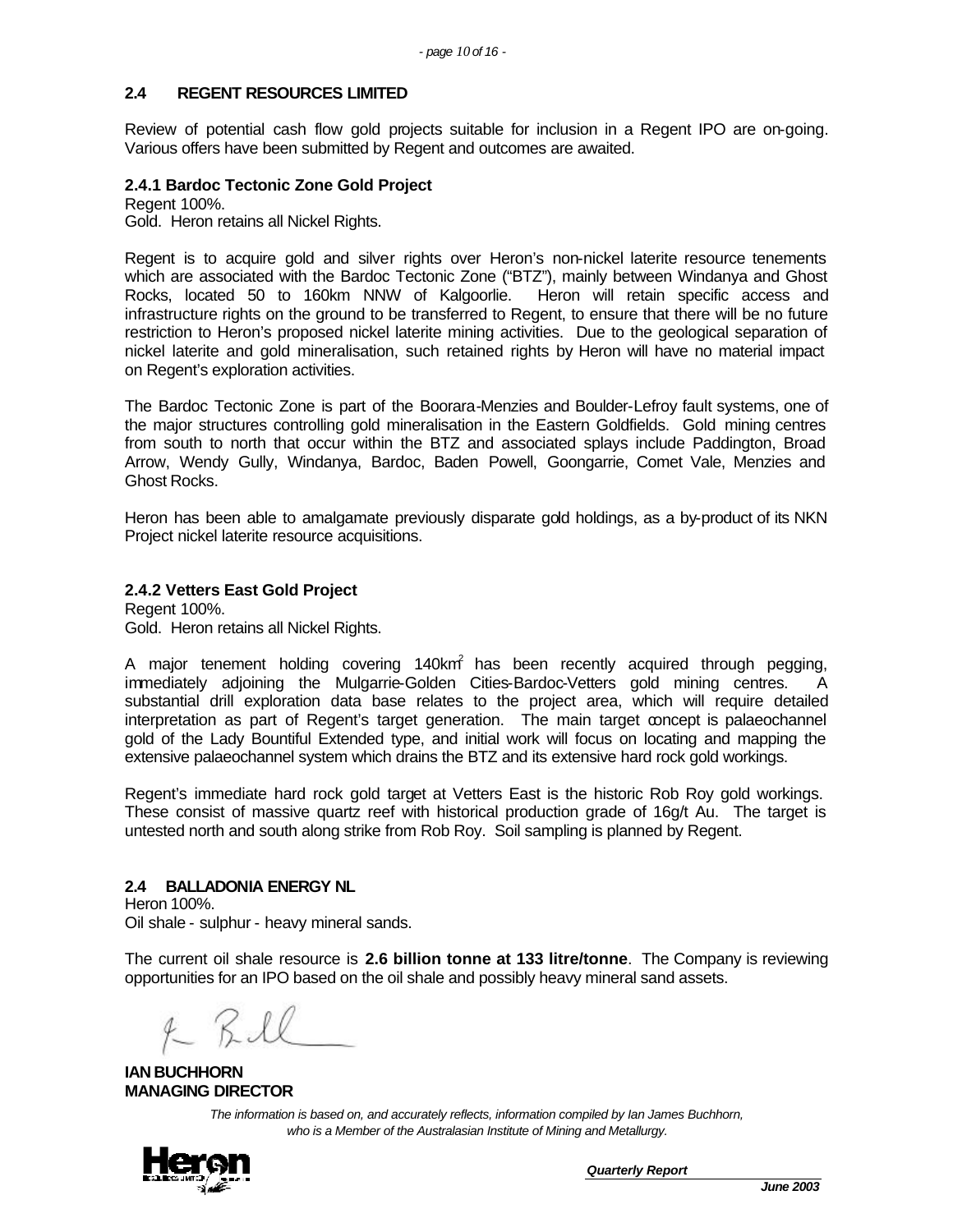# **Appendix 5B**

| <b>MINING EXPLORATION ENTITY QUARTERLY REPORT</b><br>Name of entity                                                                                                    |                               |                                           |  |  |  |
|------------------------------------------------------------------------------------------------------------------------------------------------------------------------|-------------------------------|-------------------------------------------|--|--|--|
| <b>HERON RESOURCES LIMITED</b>                                                                                                                                         |                               |                                           |  |  |  |
| <b>ABN</b>                                                                                                                                                             |                               | Quarter ended ("current quarter")         |  |  |  |
| 30 068 263 098                                                                                                                                                         | 30 June 2003                  |                                           |  |  |  |
|                                                                                                                                                                        |                               |                                           |  |  |  |
| <b>Consolidated statement of cash flows</b>                                                                                                                            |                               |                                           |  |  |  |
| Cash flows related to operating activities                                                                                                                             | <b>Current Qtr</b><br>\$A'000 | Year to<br>Date<br>(12 months)<br>\$A'000 |  |  |  |
| Receipts from product sales and related debtors<br>1.1<br>1.2<br>Payments for: (a) exploration and evaluation<br>development<br>(b)                                    | (379)                         | (1, 343)                                  |  |  |  |
| production<br>(c)<br>administration<br>(d)                                                                                                                             | (72)                          | (412)                                     |  |  |  |
| 1.3<br>Dividends received<br>1.4<br>Interest and other items of similar nature received<br>1.5<br>Interest and other costs of finance paid<br>1.6<br>Income taxes paid | 13                            | 60                                        |  |  |  |
| Other (provide details if material) - GST Paid<br>1.7                                                                                                                  | (26)                          | (32)                                      |  |  |  |
| <b>Net Operating Cash Flows</b>                                                                                                                                        | (464)                         | (1,727)                                   |  |  |  |
| Cash flows related to investing activities                                                                                                                             |                               |                                           |  |  |  |
| 1.8<br>Payment for purchases of: (a)<br>prospects<br>equity investment<br>(b)<br>other fixed assets<br>(c)                                                             | (375)                         | (429)                                     |  |  |  |
| Proceeds from sale of:<br>1.9<br>prospects<br>(a)<br>equity investment<br>(b)<br>(c) other fixed assets                                                                |                               |                                           |  |  |  |
| 1.10 Loans to other entities<br>1.11 Loans repaid by other entities<br>1.12 Other (provide details if material)                                                        |                               | $\overline{7}$                            |  |  |  |
| <b>Net Investing Cash Flows</b>                                                                                                                                        | (375)                         | (422)                                     |  |  |  |
| 1.13 Total operating and investing cash flows<br>(carried forward)                                                                                                     | (839)                         | (2, 149)                                  |  |  |  |

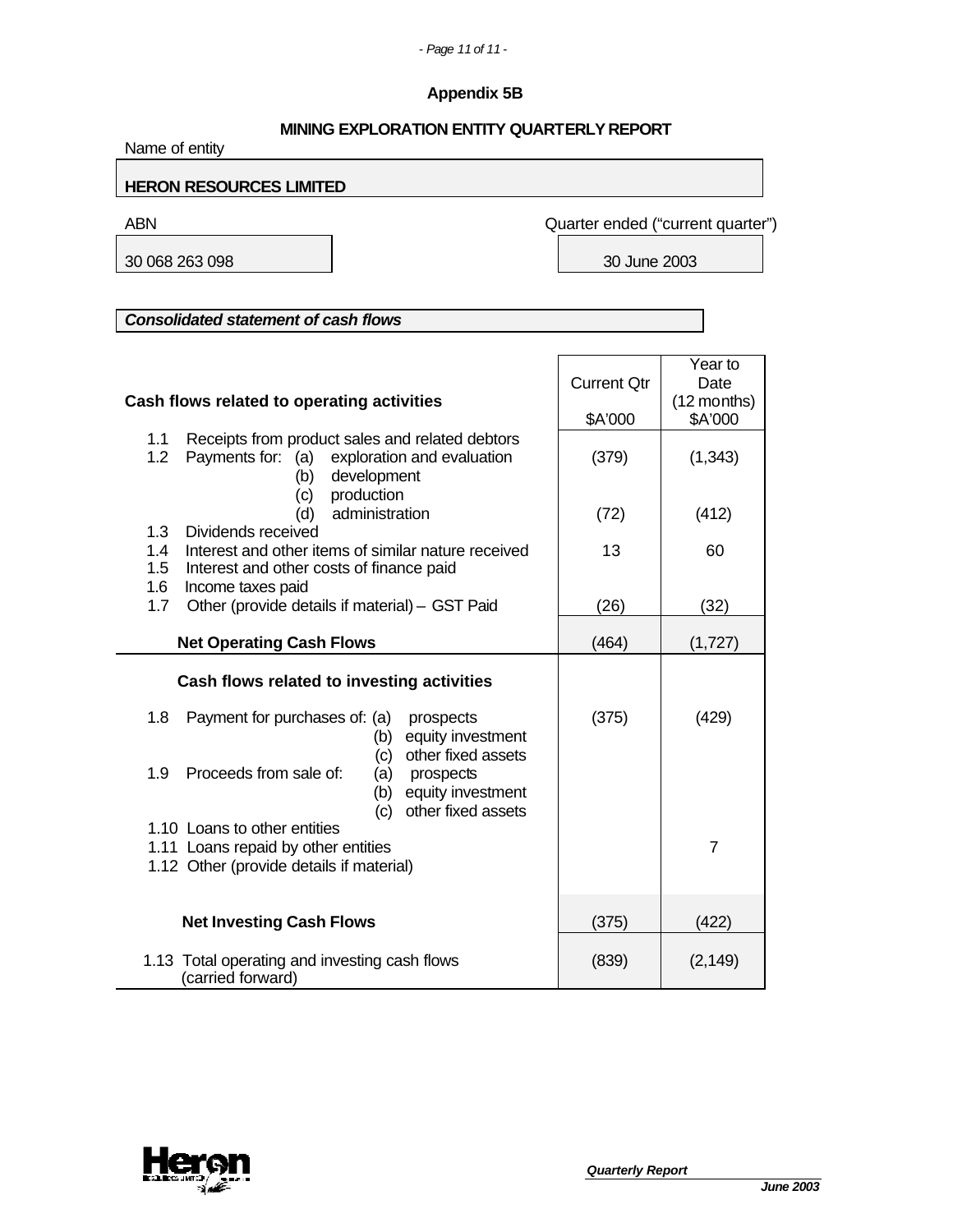| 1.13 Total operating and investing cash flows<br>(brought forward)                                                                                                                                                                           | (839) | (2,149)    |
|----------------------------------------------------------------------------------------------------------------------------------------------------------------------------------------------------------------------------------------------|-------|------------|
| Cash flows related to financing activities                                                                                                                                                                                                   |       |            |
| 1.14 Proceeds from the issue of shares, options, etc.<br>1.15 Proceeds from the sale of forfeited shares<br>1.16 Proceeds from borrowings<br>1.17 Repayment of borrowings<br>1.18 Dividends paid<br>1.19 Other (provide details if material) | 200   | 522<br>200 |
| Net financing cash flows                                                                                                                                                                                                                     | 200   | 722        |
| Net increase (decrease) in cash held                                                                                                                                                                                                         | (639) | (1, 427)   |
| 1.20 Cash at beginning of quarter/year to date<br>1.21 Exchange rate adjustments                                                                                                                                                             | 1,339 | 2,127      |
| 1.22 Cash at end of quarter                                                                                                                                                                                                                  | 700   | 700        |

 **Payments to directors of the entity and associates of the directors, payments to related entities of the entity and associates of the related entities**

- 1.23 Aggregate amount of payments to the parties included item 1.2 | 110
- 1.24 Aggregate amount of loans to the parties included in item 1.10
- 1.25 Explanation necessary for an understanding of the transactions

Directors fees, salaries and superannuation (A\$74,000). Provision of office accommodation by director-related entity (A\$15,000). Provision of legal advice by director-related entity (A\$21,000).

#### **Non-cash financing and investing activities**

 2.1 Details of financing and investing transactions which have had a material effect on consolidated assets and liabilities but did not involve cash flows

Nil

 2.2 Details of outlays made by other entities to establish or increase their share in projects in which the reporting entity has an interest

See attached schedule



Current Qtr \$A'000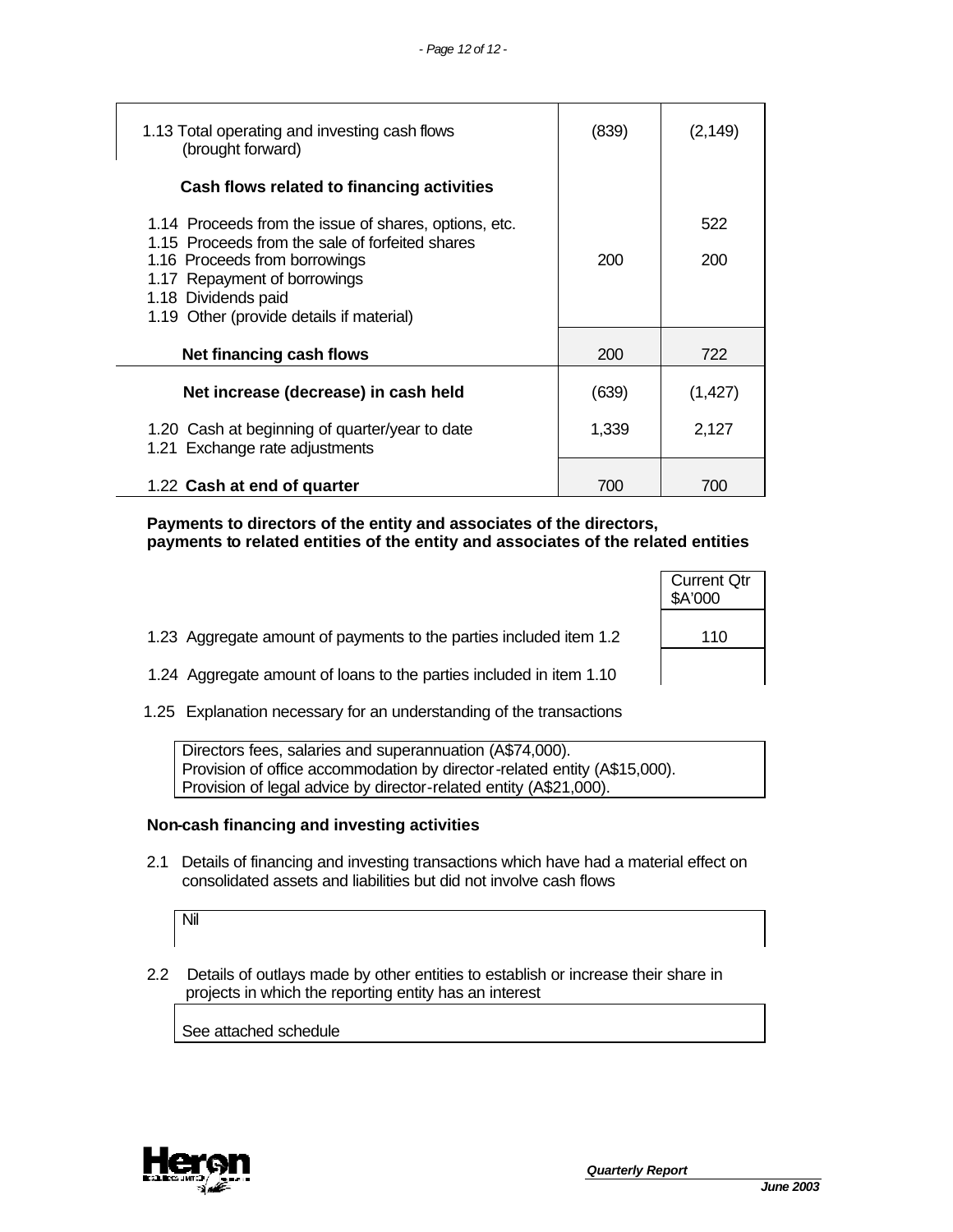### **Financing facilities available**

*Add notes as necessary for an understanding of the position*

|                                 | Amount available<br>\$A'000 | Amount used<br>\$A'000 |
|---------------------------------|-----------------------------|------------------------|
| Loan facilities<br>31 S         |                             |                        |
| 3.2 Credit standby arrangements |                             |                        |

### **Estimated cash outflows for next quarter**

|                                | \$A'000 |
|--------------------------------|---------|
| 4.1 Exploration and evaluation | 300     |
| 4.2 Development                |         |
| <b>Total</b>                   | 300     |

## **Reconciliation of cash**

| Reconciliation of cash at the end of the<br>quarter (as shown in the consolidated<br>statement of cash flows) to related items in<br>the accounts as follows. | <b>Current Quarter</b><br>\$A'000 | <b>Previous Quarter</b><br>\$A'000 |
|---------------------------------------------------------------------------------------------------------------------------------------------------------------|-----------------------------------|------------------------------------|
| 5.1 Cash on hand and at bank                                                                                                                                  | 433                               | 142                                |
| 5.2 Deposits at call                                                                                                                                          | 207                               | 1,146                              |
| 5.3 Bank Overdraft                                                                                                                                            |                                   |                                    |
| 5.4 Other (provide details)<br><b>Environmental bonds</b>                                                                                                     | 60                                | 51                                 |
| Total: cash at end of quarter (Item 1.22)                                                                                                                     | 700                               | 1.339                              |

# **Changes in interests in mining tenements**

|     |                         | Tenement  | Nature of interest | Interest | Interest |
|-----|-------------------------|-----------|--------------------|----------|----------|
|     |                         |           |                    |          |          |
|     |                         |           |                    | at       | at       |
|     |                         | reference | (note (2))         | Begin of | End of   |
|     |                         |           |                    |          |          |
|     |                         |           |                    | Quarter  | Quarter  |
|     |                         |           |                    |          |          |
|     | 6.1 Interests in mining |           |                    |          |          |
|     | tenements               |           | See attached       |          |          |
|     | relinquished,           |           | schedule           |          |          |
|     |                         |           |                    |          |          |
|     | reduced or lapsed       |           |                    |          |          |
|     |                         |           |                    |          |          |
| 6.2 | Interests in mining     |           |                    |          |          |
|     | tenements acquired      |           | See attached       |          |          |
|     |                         |           |                    |          |          |
|     | or increased            |           | schedule           |          |          |
|     |                         |           |                    |          |          |
|     |                         |           |                    |          |          |

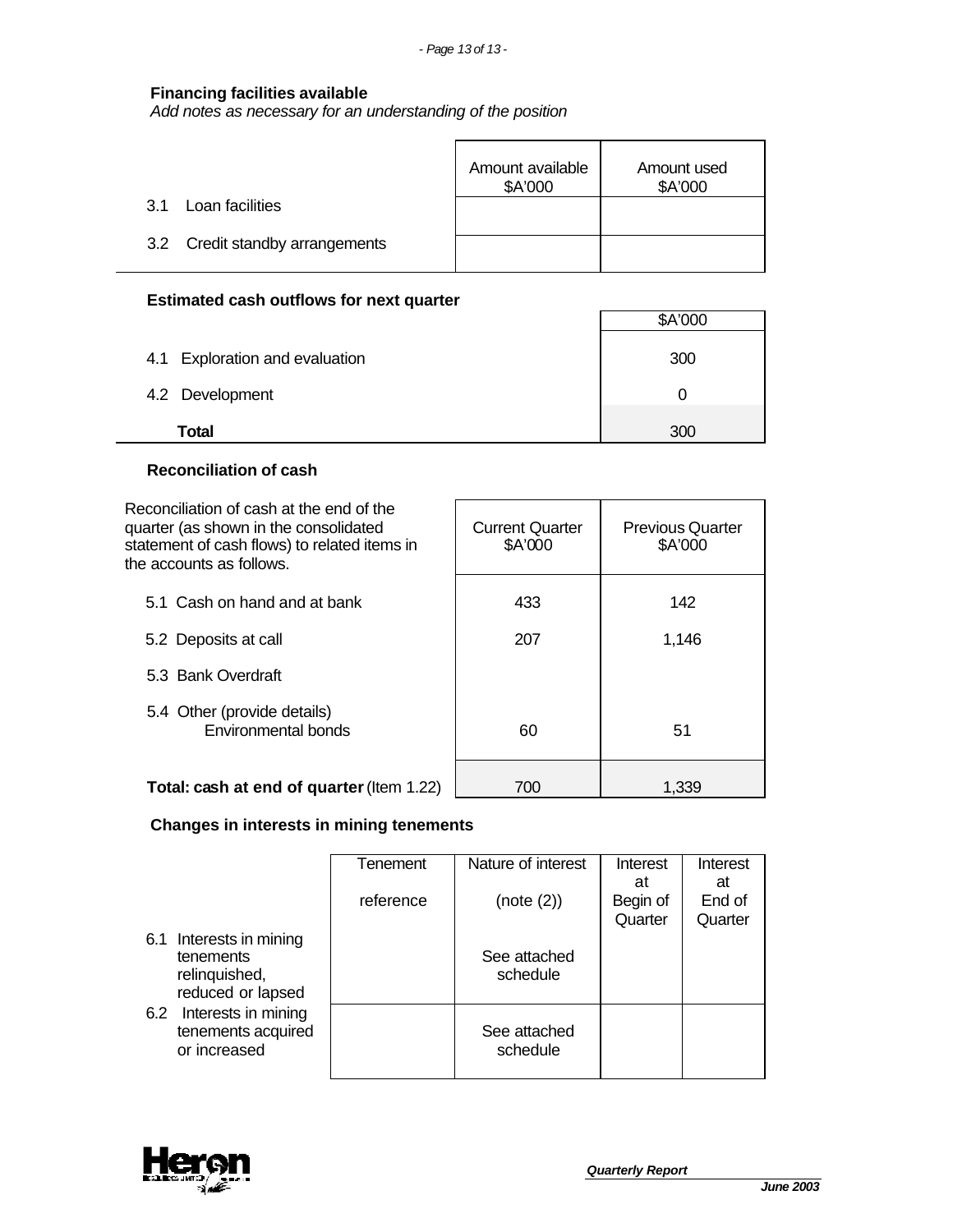#### **Issued and quoted securities at end of current quarter**

 *Description includes rate of interest and any redemption or conversion rights together with prices and dates.*

|                                                                                                                                                 | Total<br>number                                                             | Number<br>quoted                              | Issue price per<br>security<br>(see note 3)<br>(cents)                                  | Amount paid<br>up per security<br>(see note 3)<br>(cents)                                                        |
|-------------------------------------------------------------------------------------------------------------------------------------------------|-----------------------------------------------------------------------------|-----------------------------------------------|-----------------------------------------------------------------------------------------|------------------------------------------------------------------------------------------------------------------|
| 7.1 Preference securities<br>(description)                                                                                                      |                                                                             |                                               |                                                                                         |                                                                                                                  |
| 7.2 Changes during Quarter<br>(a) Increases through<br>share issues<br>(b) Decreases through<br>returns of capital,<br>buybacks,<br>redemptions |                                                                             |                                               |                                                                                         |                                                                                                                  |
| 7.3 Ordinary securities                                                                                                                         | 108,408,727                                                                 | 108,408,727                                   |                                                                                         |                                                                                                                  |
| 7.4 Changes during Quarter<br>(a) Increases through<br>share issues<br>(b) Decreases through<br>returns of capital,<br>buybacks                 | 50,000                                                                      | 50,000                                        |                                                                                         |                                                                                                                  |
| 7.5 Convertible debt<br>securities<br>(description)                                                                                             |                                                                             |                                               |                                                                                         |                                                                                                                  |
| 7.6 Changes during Quarter<br>(a) Increases through<br>issues<br>Decreases through<br>(b)<br>securities matured,<br>converted                   |                                                                             |                                               |                                                                                         |                                                                                                                  |
| 7.7 Options<br>(description and conversion<br>factor)                                                                                           | 100,000<br>785,000<br>785,000<br>2,000,000<br>500,000<br>500,000<br>350,000 | Nil<br>Nil<br>Nil<br>Nil<br>Nil<br>Nil<br>Nil | Exercise<br>Price<br>\$0.25<br>\$0.35<br>\$0.50<br>\$0.35<br>\$0.35<br>\$0.50<br>\$0.30 | Expiry<br>Date<br>04/02/2004<br>19/10/2004<br>19/10/2004<br>20/12/2004<br>30/06/2005<br>30/06/2005<br>23/04/2006 |
| 7.8 Issued during Quarter                                                                                                                       |                                                                             |                                               |                                                                                         |                                                                                                                  |
| 7.9 Exercised during Quarter                                                                                                                    |                                                                             |                                               |                                                                                         |                                                                                                                  |
| 7.10 Expired during Quarter                                                                                                                     |                                                                             |                                               |                                                                                         |                                                                                                                  |
| 7.11 Debentures<br>(totals only)                                                                                                                |                                                                             |                                               |                                                                                         |                                                                                                                  |
| 7.12 Unsecured notes<br>(totals only)                                                                                                           | $\overline{26}$                                                             | 0                                             |                                                                                         |                                                                                                                  |

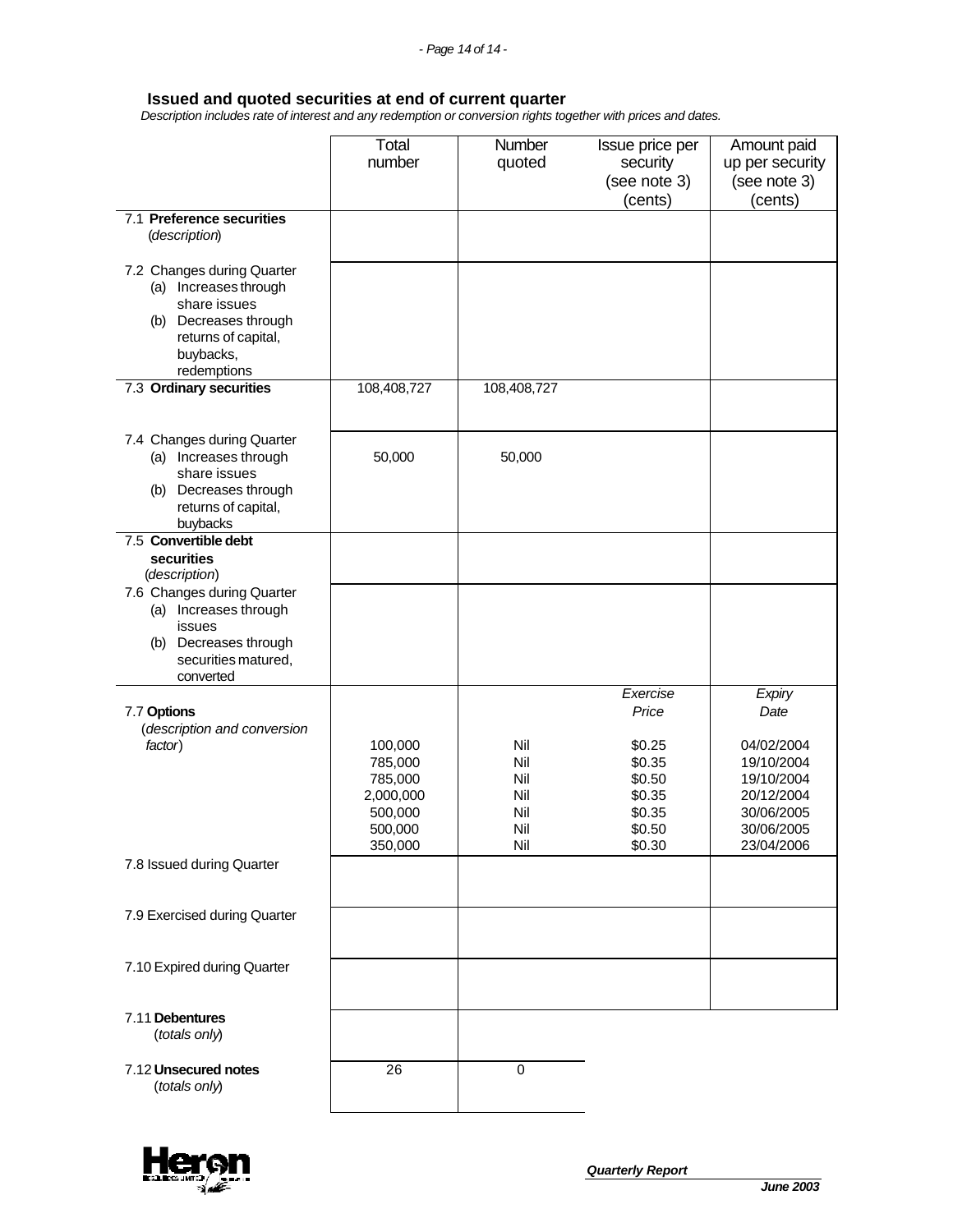## **Compliance 2.2 Details of outlays made by other entities to establish or increase their share in projects in which the reporting entity has an interest.**

- 1. Portman Limited ("Portman") has entered into an option to purchase the Bungalbin and Mount Jackson Project tenements for \$25,000 and at least \$250,000 of exploration expenditure. Heron will retain a FOB royalty on any Iron Ore sold from the tenements, and Heron will retain all other mineral rights.
- 2. Mount Burgess Mining NL ("Mount Burgess") has the right to earn a 70% interest of the nonnickel rights in the Perrinvale Joint Venture Project tenements through sole funding the initial \$500,000 of exploration expenditure.
- 3. Ramelius Resources Limited ("Ramelius") has the right to earn a 75% interest of the gold and tantalum rights of the Bullabulling and Larkinville Joint Venture Project tenements through sole funding the initial \$750,000 of exploration expenditure. Heron will retain 100% of all nickel rights and will be free carried until a Decision to Mine is made.
- 4. LionOre Australia (Nickel) Limited ("LionOre") may earn a 70% interest in all minerals from Heron's Maggie Hays Project through expending \$200,000 within four years. Once LionOre earns its equity, Heron may at its sole discretion convert to a 20% free-carried equity to the completion of a Bankable Feasibility Study that recommends commencement of mining.
- 5. Image Resources NL ("Image") may earn a 75% interest in all minerals from Heron's Perseverance Well Project through expending \$100,000 within four years.
- 6. Sons of Gwalia Limited ("SOG") may earn a 75% interest in precious metals from Heron's Mount Catherine Project through expending \$600,000 within four years.
- 7. Bronzewing Gold NL ("Bronzewing") may earn a 70% interest in precious metals from Heron's King of Creation Project through expending \$250,000 within four years.
- 8. Jackson Gold Limited ("Jackson") may earn a 70% interest in gold and silver minerals through expending \$300,000 within four years. Once Jackson earns its equity, Heron may at its sole discretion contribute on a pro-rata basis, or convert to a 20% free-carried equity to the completion of a Bankable Feasibility Study that recommends commencement of mining, or convert to a 2.5% royalty for recovered metal.

|                             |                                                          | O                                                                                                                  |
|-----------------------------|----------------------------------------------------------|--------------------------------------------------------------------------------------------------------------------|
| <b>Registered Applicant</b> | 100                                                      | 0                                                                                                                  |
| Registered Applicant        | 100                                                      | 0                                                                                                                  |
| <b>Registered Applicant</b> | 100                                                      | 0                                                                                                                  |
| <b>Registered Holder</b>    | 100                                                      | 0                                                                                                                  |
| <b>Registered Applicant</b> | 100                                                      | 0                                                                                                                  |
| <b>Registered Applicant</b> | 100                                                      |                                                                                                                    |
|                             | <b>Nature of Interest</b><br><b>Registered Applicant</b> | Interests in Mining Tenements transferred, relinquished, reduced or lapsed<br>% Begin Quarter % End Quarter<br>100 |